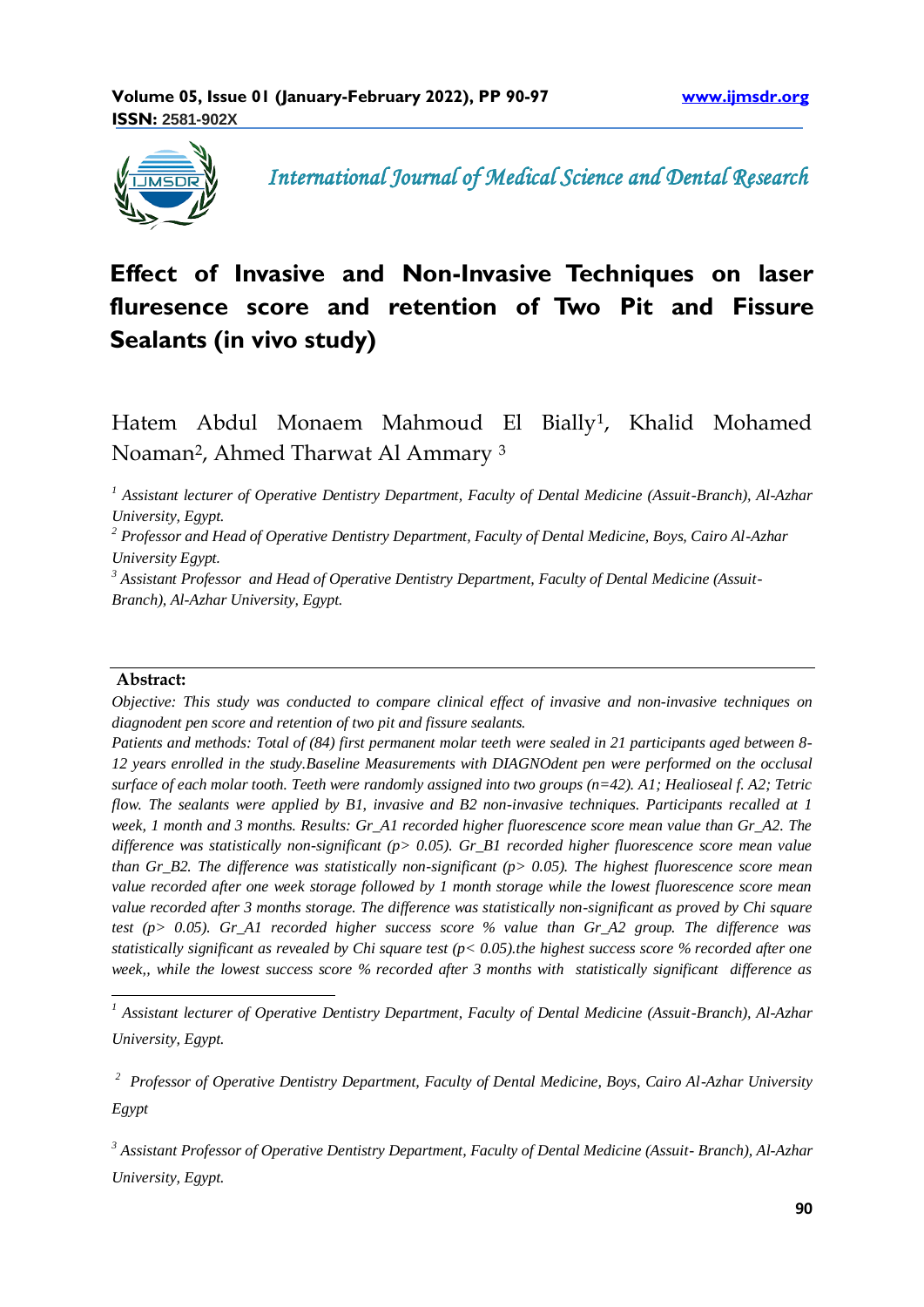*proved by Chi square test (p< 0.05).Conclusions: resin based fissure sealant demonstrates effectiveness in caries prevention and retention.*

**Keywords** *- Diagnodent pen, Helioseal F, Invasive , Retention, Tetric Flow*

## **I. INTRODUCTION**

Dental caries, defined as a carbohydrate-modified local infection that destroys the hard tissues of the teeth, has a multifactorial etiology, in which there is an interaction of various factors, including the host, agent, substrate, and time<sup>[1]</sup>. Ninety percent of carious lesions originate in the pits and fissures of the occlusal surfaces of permanent molars<sup>[2]</sup>. One preventive option is to seal "imperfections in the enamel", such as pits and fissures  $[3]$ . However, the presence of sealants influences the performance of conventional methods in detecting occlusal caries and in monitoring its progression. Thus, adjunct methods must be used to improve the monitoring assessments and to increase the diagnostic accuracy $[4]$ .

Some of these methods are based on the fluorescence, which is emitted by the porphyrins present in caries lesions when stimulated at specific excitation wavelengths <sup>[5, 6]</sup>. DIAGNOdent 2190 (LFpen; KaVo, Biberach, Germany) have been currently used as adjunct in caries detection  $[7, 8]$ . Healthy tooth structure exhibits little or no fluorescence, while carious tooth structure exhibits fluorescence proportional to the amount of decay<sup>[9]</sup>.

Sealant retention can be improved by cleaning of the occlusal surface prior to sealant placement with mechanical preparation of fissures known as invasive technique<sup>[10]</sup>.

The applicability of flowable composites as pit and fissure sealants has expanded because of their desirable properties, such as low viscosity, low modulus of elasticity, and ease of handling. It has been proposed that a greater quantity of filler particles may lower the porosity and cause less polymerization shrinkage with better wear resistance, which is particularly important when the material used is of low thickness relative to conventional resin-based pit and fissure sealants $[11, 12]$ .

## **II. SUBJECTS AND METHODS**

- **A. Study design:** Randomized controlled clinical study.
- **B. Study setting:** This study was carried out in Department of Operative Dentistry,Faculty of Dental medicine, Al- Azhar University, Cairo, Boys.
- **C. Study population:** Twenty one participants of both sexes aged 8 to 12years were enrolled for this study according to inclusion and exclusion criteria.

#### **Inclusion criteria:**

1. Age of the participant was between 8 and 12 years.

2. Presence of all four caries-free permanent first molars with clearly visible occlusal surface and deep pits and fissures.

- 3. Evidence of an acceptable home dental cleaning regimen.
- 4. Participant cooperation and acceptance for the treatment.
- 5. No prior dental therapy on respective teeth.
- 6. Possibility to get proper isolation with cotton rolls.
- 7. Approving the participation and filling the consent form.

#### **Exclusion criteria:**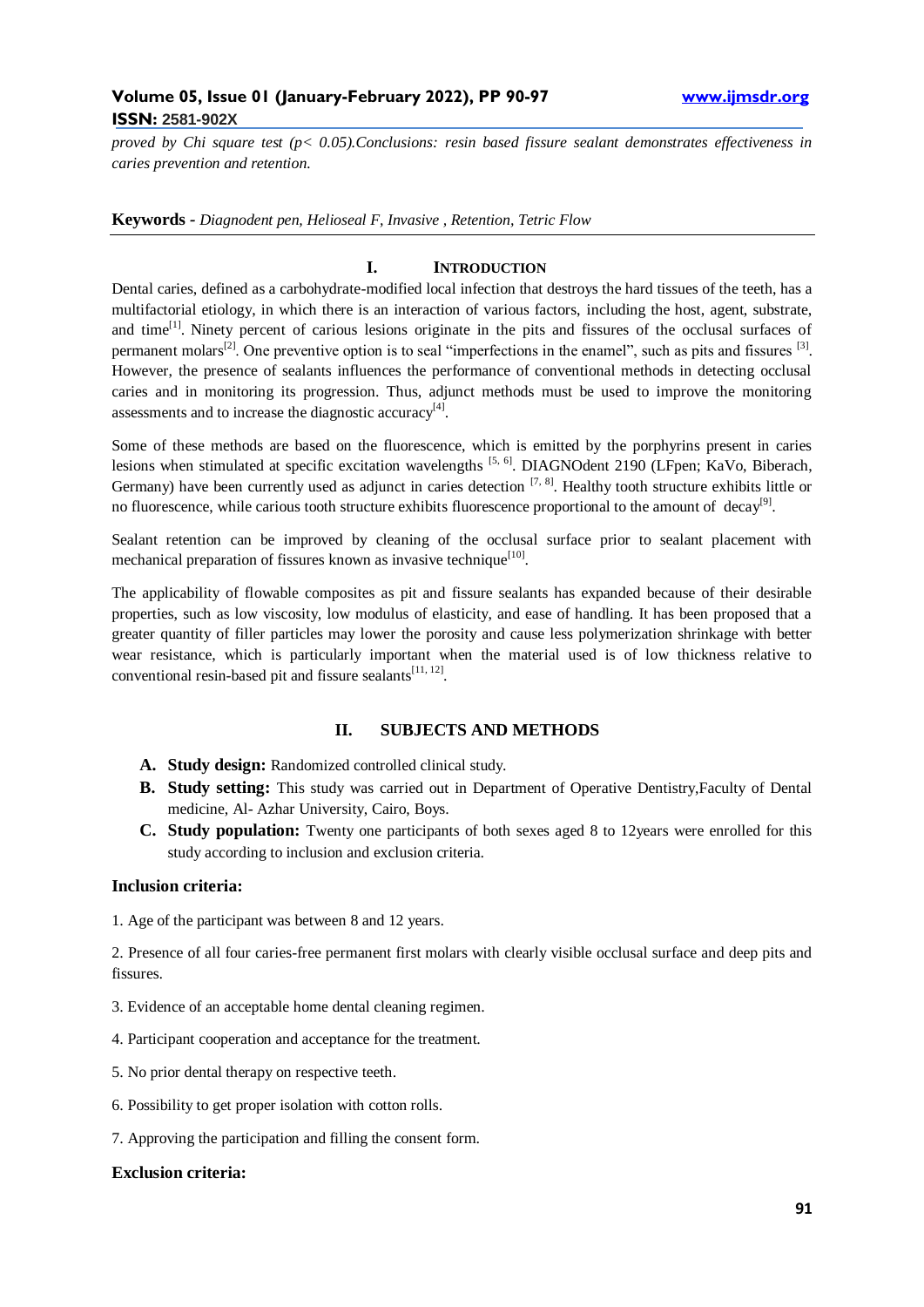1. History of any medical disease that might interfere with the study.

2. Current participation in other studies.

- 3. History of abnormal para-functional activity.
- 4. Participants undergoing fluoride application regimen.

5. Tooth free from any formative and developmental anomalies.

**D. Ethical considerations:** Approval for this research was obtained from Research Ethics Committee, Faculty of Dentistry, Al Azhar University. The purpose of the present study was explained to the parents and informed consents were obtained according to the guidelines on human research adopted by the Research Ethics Committee, Faculty of Dentistry, Al Azhar University.

**E. Group assignment:** Eighty four first permanent molars were randomly assigned into two groups: (A)  $(n=42)$ , according to the type of fissure sealant materials applied as follows; Group A1; sealed with resin fissure sealant (Healioseal F, Ivoclar vivadent). GroupA2; sealed with flowable resin composite (Tetric N flow, Ivoclar vivadent ). Each group was divided into two subgroups:  $(B)$  (n=21), according to the fissure sealant preparation technique as follows: Subgroup B1; invasive preparation technique. Subgroup B2; non-invasive preparation technique (intact). Each subgroup was further divided according to follow up periods into three classes: (C) (n=7), as follows; Class C1; 1 week, Class C2; 1 month and Class C3; 3 months.

**D. Participant examination:** Past and present medical histories and dental histories were obtained in the form of a printed health questionnaire which was filled by all parents.

**E. Selection of teeth:** First permanent molars with deep pits and fissures and fully erupted into the oral cavity were included.

**F. Teeth preparation:** Before baseline measurements, scaling procedures for each participant was carried out, followed by prophylaxis using a non-fluoridated pumice, rinsed and then dried.

**G. Preoperative assessment:** DIAGNOdent pen 2190 was used to assess caries lesions before applying fissure sealants in this investigation.

**H. Intervention:** A split-mouth, single blind clinical trial was performed. One side of the mouth received pit and fissure sealant, while the contralateral side received flowable composite resin. For invasive group: Occlusal fissures and pits of teeth were opened using Fissurotomy Bur (18 SS White, Ivoclar North America, Inc.) in a light sweeping motion. The depth of penetration was confined to enamel. For non-invasive group: Occlusal surfaces of selected teeth were left intact unprepared. Helioseal F and Tetric Flow sealants were applied according to manufacturer's instructions. Participants were recalled at 1week, 1month and 3 months postoperatively and Treated teeth re- examined clinically by the same operator.

**Caries assessment using laser fluorescence device:** At the end of each follow up periods (1 week, 1month and 3months), Caries assessment was performed with the DIAGNOdent pen to evaluate post sealant application reading values. The data was tabulated and statistically analyzed.

**Sealant retention and detachment:** After the treatment, at the end of 1week, 1month and 3 months. The retention was evaluated using flat mirror and blunt explorer probe by trying to tack off the sealant with an explorer immediately by the same trained examiner. During recall visits the examiner did not know the method used for enamel preparation, therefore the examination is of single-blind type. All partially and non-retained pits and fissure sealants were excluded from the study. Sealed teeth were and categorized as successful or failed.

A-Successful sealant: sealant is completely intact with no signs of partial or complete loss or evidence of occlusal caries.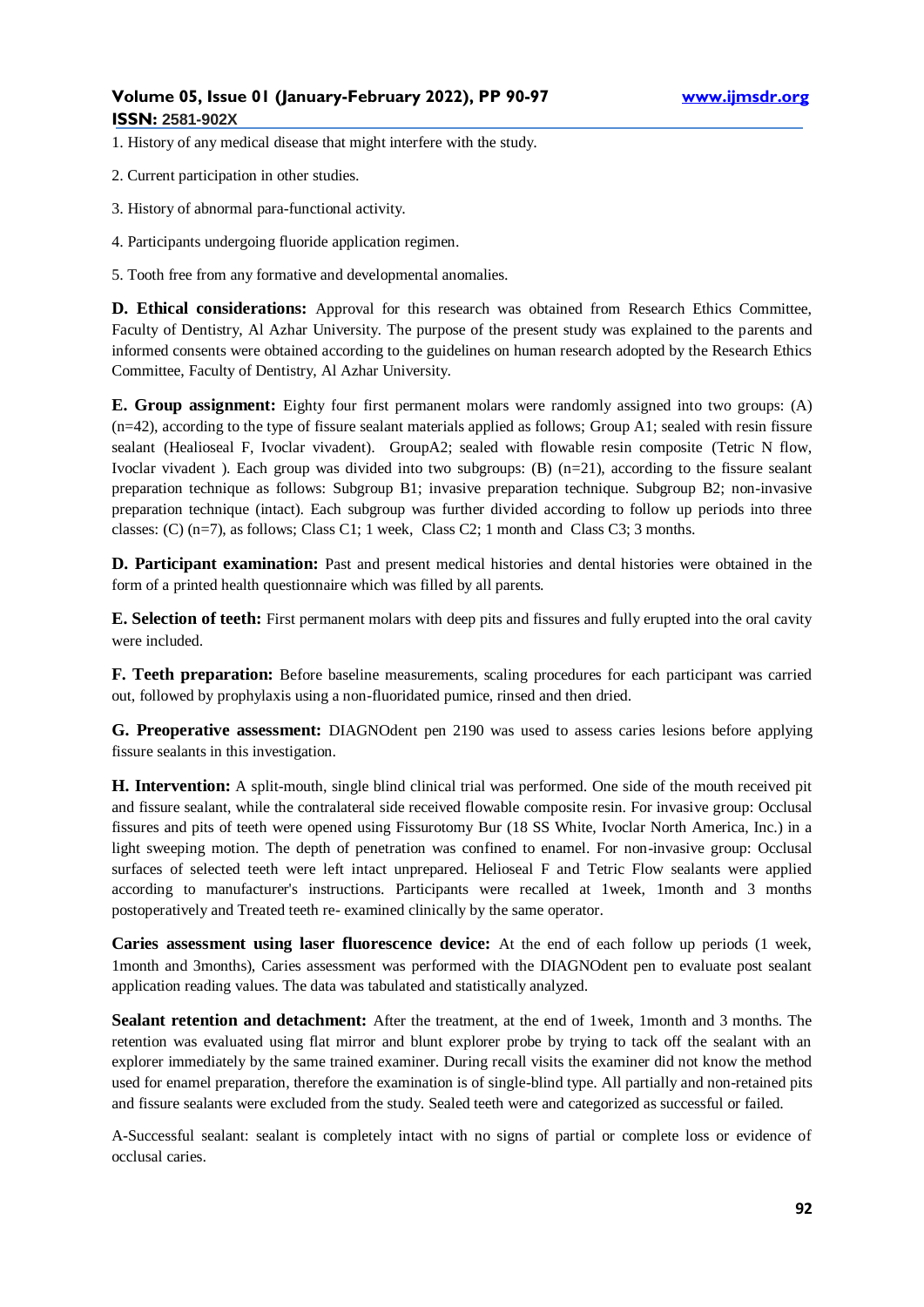B-Failed sealant: partialy or completely lost sealant, or detection of occlusal caries<sup>[13]</sup>. Ethically, in the event of failure, the fissures were resealed on elimination of the sample.  $[14]$ 

#### **I. statistical analysis**

Data were presented as percentage. The results were analyzed using Graph Pad Instat (Graph Pad, Inc.) software for windows. Three-way ANOVA was performed to detect effect of each variable (material, technique and time). Chi square test was done to compare in-vivo data. Sample size (n=42/group) was large enough to detect large effect sizes for main effects and pair-wise comparisons, with the satisfactory level of power set at 80% and a 95% confidence level.

## **III**. **RESULTS**

Regardless to preparation technique or time, totally it was found that, Gr\_A1 recorded higher fluorescence score mean value than Gr\_A2. The difference between both groups was statistically non-significant as revealed Chi square test ( $p=0.8221 > 0.05$ ). Table (1).Gr\_B1 recorded higher fluorescence score mean value than Gr\_B2. The difference in the fluorescence scores between both techniques was statistically non-significant as discovered by Chi square test ( $p > 0.05$ ). Table (1).

Regardless to material or technique, totally it was found the highest fluorescence score mean value recorded after one week storage followed by 1 month storage while the lowest fluorescence score mean value recorded after 3 months storage. The difference in the fluorescence scores between different storage times was statistically non-significant as proved by Chi square test ( $p=0.9822 > 0.05$ ). Table (1).

Table (1): Statistical analysis using fluorescence score detected by DIAGNOdent pen between both groups as function of preparation technique and evaluation time.

|                   |         | Gr A1       |            | Gr A2       |         | <b>Statistics</b> |
|-------------------|---------|-------------|------------|-------------|---------|-------------------|
| Variable          |         |             |            | $^{+}$      |         | P value           |
|                   |         | Gr A1B1     | $Gr$ A1 B2 | Gr A2B1     | Gr A2B2 |                   |
| Base - one week   |         | 97.43%      | 79.27%     | 90.03%      | 84.47%  | $0.5586$ ns       |
| Base - one month  |         | 83.85%      | 71.39%     | 69.29%      | 66.32%  | $0.6843$ ns       |
| Base - 3 months   |         | 70%         | 63.78%     | 60.89%      | 57.89%  | $0.9766$ ns       |
| <b>Statistics</b> | P value | $0.6196$ ns |            | $0.9734$ ns |         |                   |
|                   |         |             |            |             |         |                   |

Regardless to valuation time, totally it was found that, Gr\_A1 recorded higher success score % value than Gr\_A2. The difference in the durability between both groups was statistically significant as revealed by Chi square test ( $p=0.019 < 0.05$ ). For both groups, totally it was found the highest success score % recorded after one week with corresponding least failure score %, intermediate success score % recorded after 1 month with corresponding intermediate failure score %while the lowest success score % recorded after 3 months with corresponding highest failure score %. The difference in the durability between different recall times was statistically significant as proved by Chi square test ( $p=0.0001 < 0.05$ ).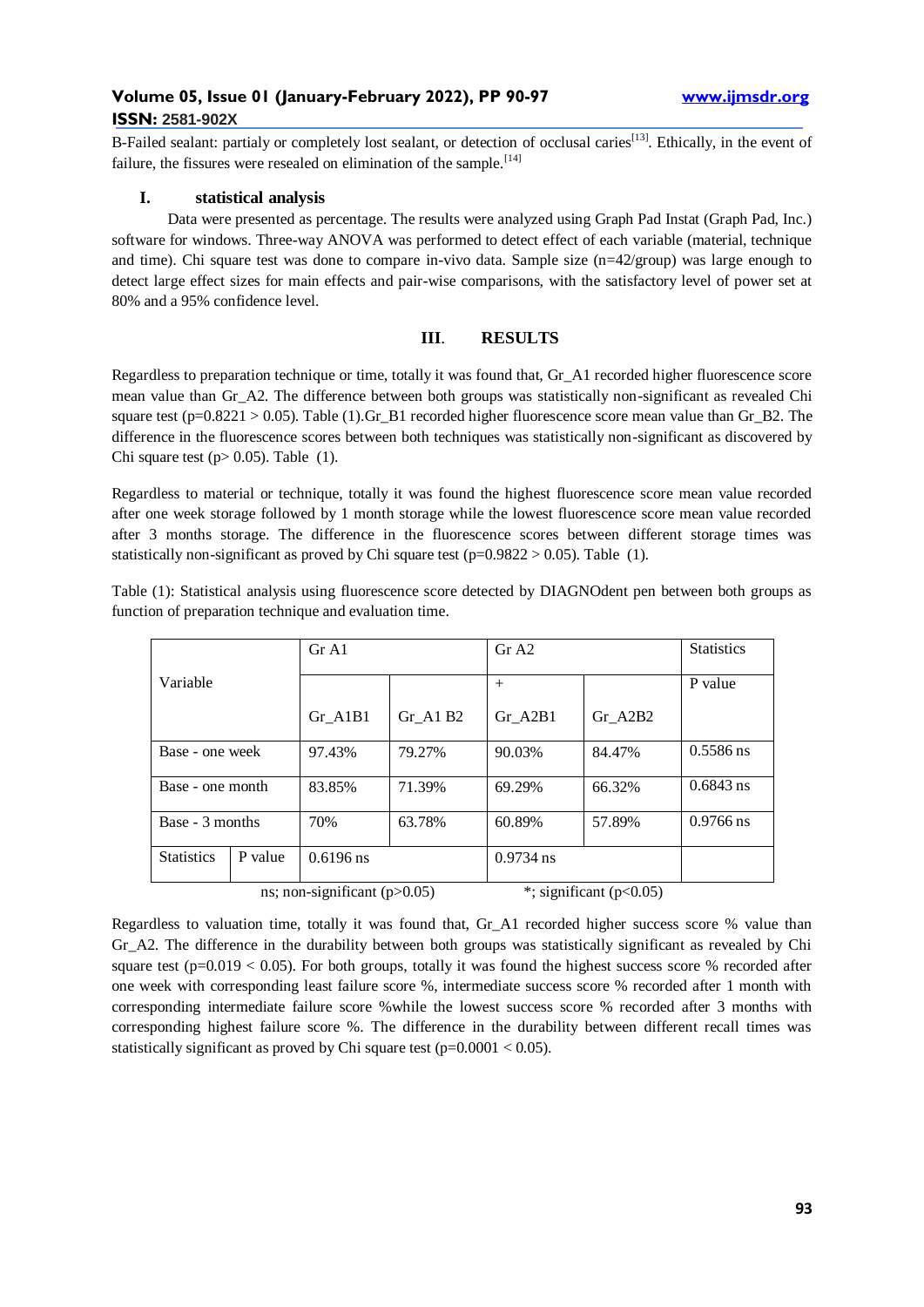| Variable |              | Gr A1       |             | Gr A2        |            | Chi test    |
|----------|--------------|-------------|-------------|--------------|------------|-------------|
|          |              | Successful  | Failed      | Successful   | Failed     | P value     |
| Recall   | One week     | 13 (92.86%) | $1(7.14\%)$ | 12 (85.71%)  | 2(14.29%)  | $0.1652$ ns |
| time     | One month    | 11 (78.57%) | 2(14.29%)   | $8(57.14\%)$ | 4(28.57%)  | $0.005*$    |
|          | Three months | 8 (57.14%)  | 3(21.43%)   | 3(21.43%)    | 5 (35.71%) | $< 0.0001*$ |
| Chi test | P value      | $0.0013*$   |             | $< 0.0001*$  |            |             |

Table (2) Sealant retention and detachment between both groups as function of evaluation time.

ns; non-significant (p $>0.05$ ) \*; significant (p $<0.05$ )

## **IV. DISSCUSSION**

In recent years, the greatest interest of modern dentistry; it focuses on reducing the risk of caries, preventive practices, and non-invasive conservative techniques where dental structures are protected as much as possible<sup>[15]</sup>. Occlusal surfaces have been found to susceptible to caries due to pits and fissures resulting from anatomical structures. The most effective method to prevent caries from these areas is the application of pit and fissure sealants<sup>[16]</sup>. Fissure sealants prevent plaque microflora and food-borne debris from accumulation in caries-susceptible pits and fissures <sup>[18]</sup>. Participants in this study aged between 8-12 years. Teeth chosen for sealant application were first permanent molars of all four quadrants in each subject. First permanent molars were chosen as their occlusal surface is most frequently attacked by dental caries<sup>[19]</sup>.

For the detection and quantification of caries, a laser-based instrument, KaVo DIAGNOdent (DIAGNOdent KaVo, Biberach, Germany ). It is a variant of QLF system and was introduced based on research by Hibst and  $Gal^{[23]}$ . DIAGNOdent pen 2190 is the perfect tool to detect fissure and smooth surface caries accurately<sup>[24]</sup>.

Gr\_A1 Helioseal F(white shaded) recorded more pronounced increase in fluorescence score mean value compared to Gr\_A2 Tetric Flow(A2) group with statistically non-significant difference this may be explained by Helioseal F(white shaded) intrinsic fluorescence which contain 0.5% titanium oxide . Titanium dioxide (TiO2) is the most common opacifying filler in sealants. This filler facilitates the application of sealant and its visual assessment in recall visits <sup>[25]</sup>. As the TiO2 content increases, fluorescence transmission is attenuated; this indicates that the existing TiO2 in sealants might interfere with the fluorescence transmitted from caries or laser devices. Consequently, they can cause false positive and false negative results. This result agreed with Deery et  $al^{[26]}$ . and Sonmenz et al<sup>[27]</sup>. Our results were not supported by findings of Bahrololoomi Z. et al. <sup>[28]</sup>, Asksroglou et al<sup>[29]</sup>, Krause et al<sup>[30]</sup> and Gostanian et al<sup>[25]</sup>.

With statistically non-significant difference, in this study Gr\_B1 (invasive preparation technique) recorded higher fluorescence score mean value than Gr\_B2 (non-invasive). Our study result was consistent with the study outcome of Larsen, M.J et al., Krause et al. and Vaarkamp, J et al. Larsen, M.J et al., demonstrated that, Changes in the optical properties of the minerals are caused by an increased pore volume in demineralized enamel<sup>[33]</sup>. Thus, LF detects substantially more fluorophores within these pores than within healthy enamel<sup>[34]</sup>. Krause et al., claimed that LF values have been reported to be significantly increased in demineralized enamel after the acid-etching procedure<sup>[30]</sup>. A study of Vaarkamp, J et al., has shown that hydroxyapatite crystals contribute significantly to scattering<sup>[35]</sup>. In contrary to our findings, Diniz et al., concluded that, the thickness of an opaque sealant does not play an important role in the fluorescence readings $[4]$ .

At one week Diagnodent pen value recorded the highest fluorescence followed by 1 month while 3months recorded the lowest values, with statistically non- significant difference.

This non-significant decrease in caries progression from baseline values to 3 months values as detected by (Diagnodent Pen) DP could be related to the constant cycle of the demineralization**/** remineralization processes. Bacterial by-products may not be instantly affected by the sealant application. With time, the number of bacteria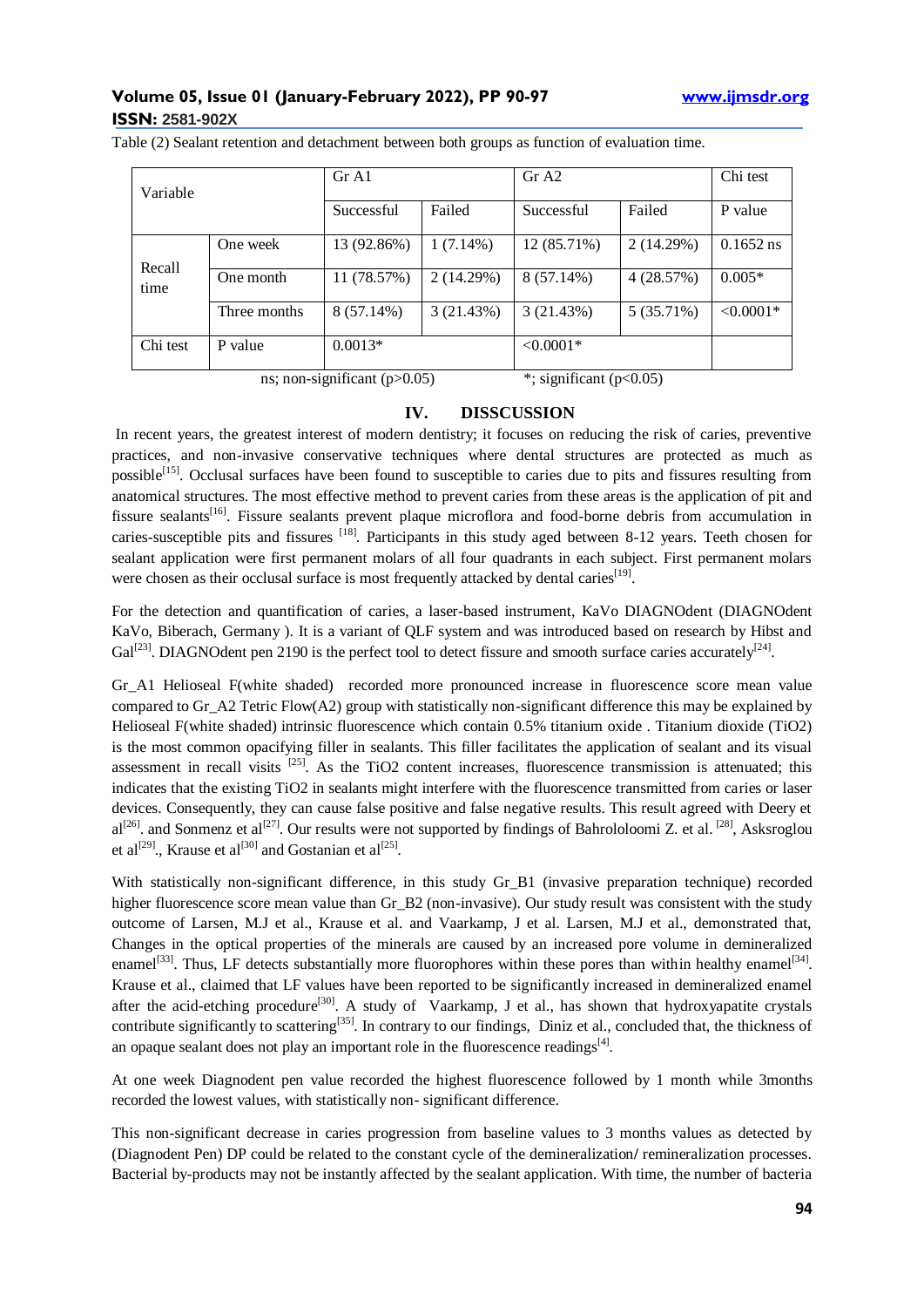and its by-products may decrease. This could be the reason for non-significant decrease in the caries progression as recorded by the DP from 1 week to 3months, these results supported by Nada Jaafar et al<sup>[36]</sup>. The results of our study was in contrast to previous in vitro studies have reported that, LF values increased after sealant thermocycling<sup>[4]</sup>, aging in saline<sup>[30]</sup>.

In this study Gr A1 recorded higher success score % value than Gr A2. The difference in the durability between both groups was statistically significant ( $p=0.019 < 0.05$ )meaning that resin based sealant (Helioseal F) showed a higher retention rate than flowable composite (Tetric flow).On the one hand, this may be attributed to low filler content of Helioseal F when compared to Tetric flow resulted in low viscosity. Low viscosity of resin sealant enables it to penetrate deeper in the narrow and irregular anatomy of the fissures. This result is in agreement with other studies  $[21, 37]$ . On the other hand, Nirwan, et al.  $[39]$ , agreed with the results of our study..

All tested pit and fissure sealants showed a better performance at 1week. The retention rate was reduced at each successive time interval from the highest at 1 week to intermediate at 1month, while the lowest was at 3 months. This result is in agreement with other studies  $[37, 40-42]$ . But in our study, the overall observation period was 3 months, while in other studies, the observation period extended for longer periods. This may be explained by that, the challenging media of the oral cavity without a doubt plays a significant role in decreasing the survival rate of all restorative material over an extended period of time. The continuous changes in pH and heat of the oral cavity play a deleterious effect on the restorative material<sup>[43]</sup>. The outcome of the present study was in disagreement with, Wadhwa,  $S^{[14]}$ ., et al., Jafarzadeh et al<sup>[44]</sup>., Kasemkhun et al. <sup>[45]</sup> and Dukic et al<sup>[46]</sup>.

#### **V. CONCLUSION**

Although resin based fissure sealant demonstrates effectiveness in caries prevention and retention, both materials could be recommended as materials of choice for pits and fissure sealing procedure.

### **REFERENCES**

- [1] Featherstone, J.D., The science and practice of caries prevention. The Journal of the American dental association, 2000. 131(7): p. 887-899.
- [2] Griffin, S.O., et al., Caries risk in formerly sealed teeth. The Journal of the American Dental Association, 2009. 140(4): p. 415-423.
- [3] Dutra Borges, B.C., et al., Arrest of non-cavitated dentinal occlusal caries by sealing pits and fissures: a 36-month, randomised controlled clinical trial. International dental journal, 2012. 62(5): p. 251-255.
- [4] Diniz, M., et al., The influence of pit and fissure sealants on infrared fluorescence measurements. Caries research, 2008. 42(5): p. 328-333.
- [5] Hibst, R., R. Paulus, and A. Lussi, Detection of occlusal caries by laser fluorescence: basic and clinical investigations. Medical Laser Application, 2001. 16(3): p. 205-213.
- [6] Bader, J.D. and D.A. Shugars, A systematic review of the performance of a laser fluorescence device for detecting caries. The Journal of the American Dental Association, 2004. 135(10): p. 1413-1426.
- [7] Rodrigues, J., et al., Performance of fluorescence methods, radiographic examination and ICDAS II on occlusal surfaces in vitro. Caries research, 2008. 42(4): p. 297-304.
- [8] Diniz, M.B., et al., In vivo evaluation of laser fluorescence performance using different cut-off limits for occlusal caries detection. Lasers in medical science, 2009. 24(3): p. 295-300.
- [9] Hamilton, J.C., W.A. Gregory, and J.B. Valentine, DIAGNOdent measurements and correlation with the depth and volume of minimally invasive cavity preparations. Operative dentistry, 2006. 31(3): p. 291-296.
- [10] Salama, F. and N. Al‐Hammad, Marginal seal of sealant and compomer materials with and without enameloplasty. International Journal of Paediatric Dentistry, 2002. 12(1): p. 39-46.
- [11] Autio-Gold, J., Clinical evaluation of a medium-filled flowable restorative material as a pit and fissure sealant. Operative dentistry, 2002. 27(4): p. 325.
- [12] Jager, S., et al., Filler content, surface microhardness, and rheological properties of various flowable resin composites. Operative dentistry, 2016. 41(6): p. 655-665.
- [13] Mascarenhas, A.K. and A.M. Moursi, Use of fissure sealant retention as an outcome measure in a dental school setting. Journal of dental education, 2001. 65(9): p. 861-865.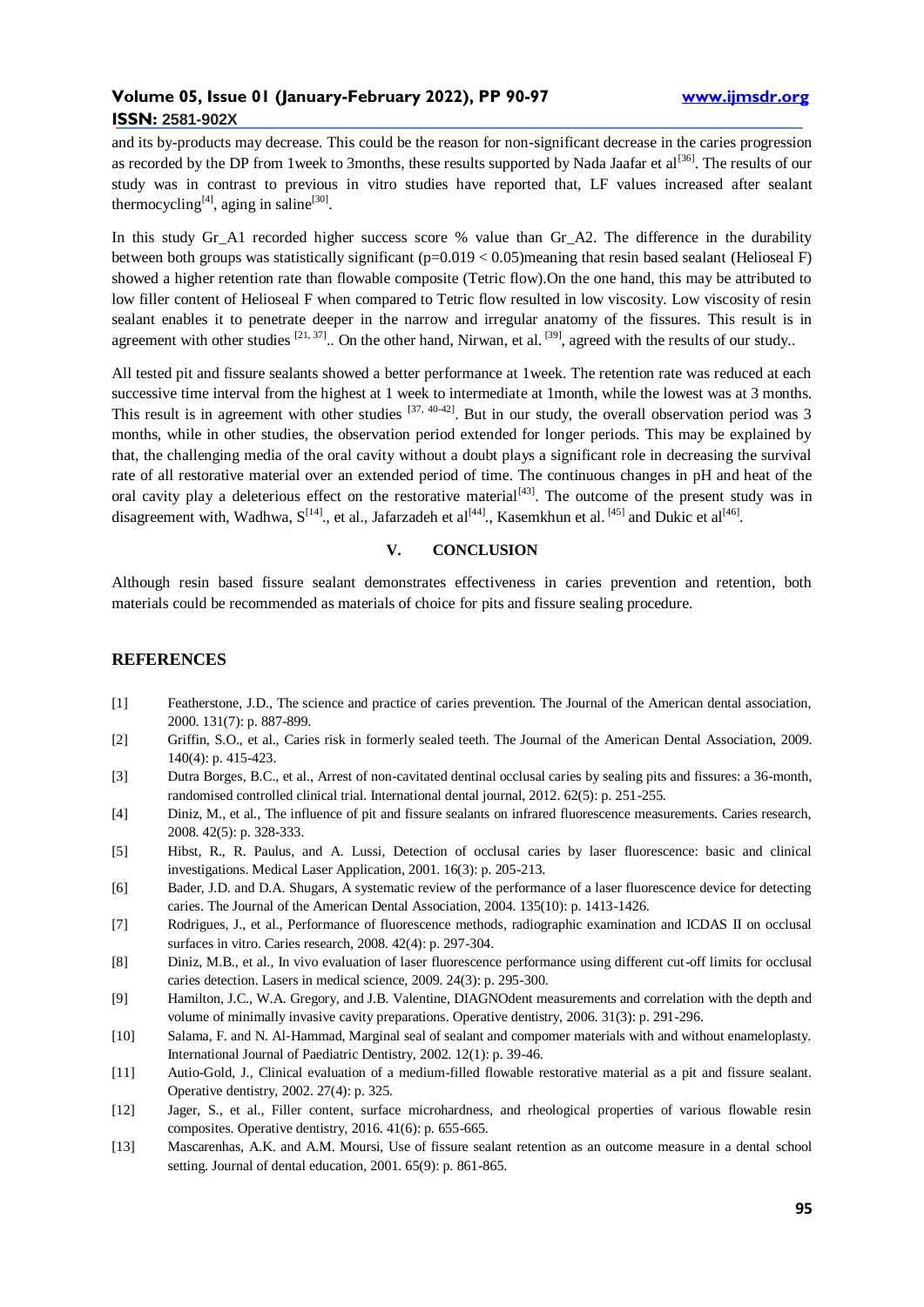- [14] Wadhwa, S., et al., Comparative Clinical Evaluation of Resin-based Pit and Fissure Sealant and Self-adhering Flowable Composite: An In Vivo Study. International journal of clinical pediatric dentistry, 2018. 11(5): p. 430.
- [15] Newbrun, E., Preventing dental caries: current and prospective strategies. Journal of the American Dental Association (1939), 1992. 123(5): p. 68-73.
- [16] Wyne, A., Caries prevalence, severity, and pattern in preschool children. The journal of contemporary dental practice, 2008. 9(3): p. 24-31.
- [17] Manton, D.J. and L.B. Messer, Pit and fissure sealants: another major cornerstone in preventive dentistry. Australian dental journal, 1995. 40(1): p. 22-29.
- [18] Waggoner, W.F. and M. Siegal, Pit and fissure sealant application: updating the technique. The Journal of the American Dental Association, 1996. 127(3): p. 351-361.
- [19] Macek, M.D., et al., Updated comparison of the caries susceptibility of various morphological types of permanent teeth. Journal of public health dentistry, 2003. 63(3): p. 174-182.
- [20] N., F., Influence of extended light exposure curing times on the degree of conversion of resin-based pit and fissure sealant materials. . Saudi Dent J., 2014( ;26:): p. 151–155. .
- [12] Joshi, K., et al., Comparative evaluation of two different pit & fissure sealants and a restorative material to check their microleakage–An In Vitro Study. Journal of International Oral Health: JIOH, 2013. 5(4): p. 35.
- [22] Mickenautsch, S. and V. Yengopal, Validity of sealant retention as surrogate for caries prevention–a systematic review. PLoS one, 2013. 8(10): p. e77103.
- [23] Shi, X.-Q., U. Welander, and B. Angmar-Månsson, Occlusal caries detection with KaVo DIAGNOdent and radiography: an in vitro comparison. Caries research, 2000. 34(2): p. 151-158.
- [24] Kühnisch, J., K. Bücher, and R. Hickel, The intra/inter-examiner reproducibility of the new DIAGNOdent Pen on occlusal sites. Journal of dentistry, 2007. 35(6): p. 509-512.
- [25] Gostanian, H.V., et al., An in vitro evaluation of the effect of sealant characteristics on laser fluorescence for caries detection. Pediatric dentistry, 2006. 28(5): p. 445-450.
- [26] Deery, C., et al., Effect of placing a clear sealant on the validity and reproducibility of occlusal caries detection by a laser fluorescence device: an in vitro study. Caries research, 2006. 40(3): p. 186-193.
- [27] ŞAROĞLU SÖNMEZ, I., et al., Effects of different fissure sealant applications on laser fluorescence measurements. International journal of paediatric dentistry, 2011. 21(1): p. 29-34.
- [28] Bahrololoomi, Z., M. Khodabakhsh, and Y. Khaksar, The effects of opaque and clear pit and fissure sealants on infrared laser fluorescence measurements. Journal of Dentistry, 2014. 15(2): p. 63.
- [29] Askaroglou, E., et al., Effect of sealants on laser fluorescence caries detection in primary teeth. Lasers in medical science, 2011, 26(1): p. 29-34.
- [30] Krause, F., et al., Effects of composite fissure sealants on IR laser fluorescence measurements. Lasers in medical science, 2008. 23(2): p. 133-139.
- [31] Shapira, J., Six-year clinical evaluation of fissure sealants placed after mechanical preparation: a matched pair study. Pediatr. Dent., 1986. 18: p. 204-205.
- [32] Welbury, R., M. Raadal, and N. Lygidakis, EAPD guidelines for the use of pit and fissure sealants. European journal of paediatric dentistry, 2004. 5: p. 179-184.
- [33] LARSEN, M.J. and O. Fejerkov, Chemical and structural challenges in remineralization of dental enamel lesions. European journal of oral sciences, 1989. 97(4): p. 285-296.
- [34] Lussi, A., et al., Clinical performance of a laser fluorescence device for detection of occlusal caries lesions. European journal of oral sciences, 2001. 109(1): p. 14-19.
- [35] Vaarkamp, J., J. Ten Bosch, and E. Verdonschot, Propagation of light through human dental enamel and dentine. Caries Research, 1995. 29(1): p. 8-13.
- [36] Jaafar, N., et al., An in vivo investigation of diagnostic performance of DIAGNOdent pen and the Canary System for assessment and monitoring enamel caries under fissure sealants. Journal of International Society of Preventive & Community Dentistry, 2020. 10(3): p. 246.
- [37] Kumaran, P., Clinical evaluation of the retention of different pit and fissure sealants: a 1-year study. International journal of clinical pediatric dentistry, 2013. 6(3): p. 183.
- [38] Ninawe, N., N.A. Ullal, and V. Khandelwal, A 1-year clinical evaluation of fissure sealants on permanent first molars. Contemporary clinical dentistry, 2012. 3(1): p. 54.
- [39] Nirwan, M., et al., A comparative evaluation of retention of pit and fissure sealant bonded using sixth-, seventh-, and eighth-generation adhesives: An in vivo study. Journal of Indian Society of Pedodontics and Preventive Dentistry, 2017. 35(4): p. 359.
- [40] Reddy, V.R., et al., Retention of resin-based filled and unfilled pit and fissure sealants: A comparative clinical study. Contemporary clinical dentistry, 2015. 6(Suppl 1): p. S18.